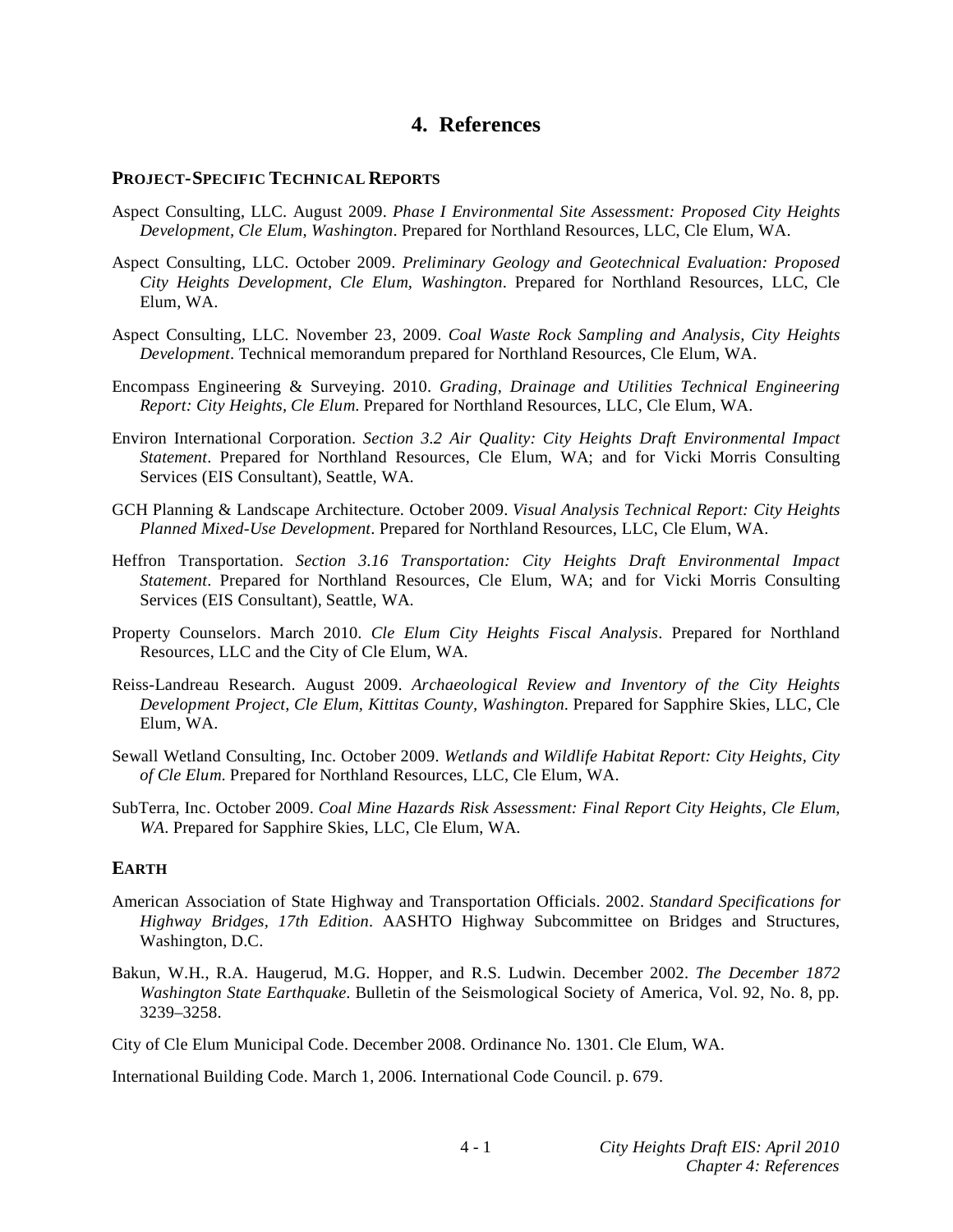- Kittitas County Board of County Commissioners. 1994. *Kittitas County Code, Title 17A.06: Geologically Hazardous Areas*. Enacted by Ordinance No. 94-22. Kittitas County, WA.
- Natural Resources Conservation Service. June 15, 2009. *Soil Survey Geographic (SSURGO) Database for Kittitas County Area*. U.S. Department of Agriculture, online at http://SoilDataMart.nrcs.usda.gov/.
- Noson, L.L., A. Qamar, and G.W. Thorsen. 1988. *Washington State Earthquake Hazards*. Washington Division of Geology and Earth Resources Information Circular 85.
- Palmer, S.P., S.L. Magsino, E.L. Bilderback, J.L. Poelstra, D.S. Folger, and R.A. Niggemann. September 2004. *Liquefaction Susceptibility and Site Class Maps of Washington State, by County*. Washington Division of Geology and Earth Resource Open File Report 2004-20.
- Saunders, E.J. November 23, 1914. *The Coal Fields of Kittitas County*. Washington Geological Survey Bulletin No. 9, Olympia, WA.
- SubTerra, Inc. 2009. *City Heights, Cle Elum, Washington, Abandoned Mine Lands (AML) Report*. Prepared for Sapphire Skies, LLC, Cle Elum, WA.
- Tabor, R.W, R.B. Waitt, B.A. Frizzell, Jr., D.A. Swanson, G.R. Byerly, and R.D. Bentley. 1982. *Geologic Map of the Wenatchee* 1:100,000 Quadrangle, Central Washington. U.S. Geological Survey Map I-1311.
- U.S. Department of Energy. January 1988. *Consultation Draft, Site Characterization Plan, Reference Repository Location, Hanford Site, Washington*. Office of Civilian Radioactive Waste Management, Volume 1 of 9, Chapter 1.0 Geology.
- U.S. Department of Health and Human Services. August 1995. *Toxicological Profile for Polycyclic Aromatic Hydrocarbons*. Agency for Toxic Substances and Disease Registry.
- Walker, C.W. 1980. *Geology and Energy Resources of the Roslyn-Cle Elum Areas, Kittitas County, Washington*. Washington Department of Natural Resources, Division of Geology and Earth Resources, Olympia, WA. Open File Report 80-1.
- Washington Department of Natural Resources. 2008. *Cascadia Deep Earthquake*. Washington Division of Geology and Earth Resources Open File Report 2008-1.
- Woodward-Clyde Consultants. 1980. *Seismological review of the July 16, 1936 Milton-Freewater Earthquake Source Region: San Francisco, California*. Prepared for Washington Public Power Supply System. p. 44.

# **AIR QUALITY**

- King County. 2007. King County Department of Development and Environmental Services SEPA GHG Emissions Worksheet, Version 1.7 12/26/07. King County, WA. http://www.metrokc.gov/ddes/forms/SEPA-GHG-EmissionsWorksheet-Bulletin26.xls
- U.S. Environmental Protection Agency (EPA). 1992. Guideline for Modeling Carbon Monoxide From Roadway Intersections. Office of Air Quality planning and Standards, Technical Support Division, Research Triangle Park, NC. November, 1992. EPA-454/R-92-005
- U.S. EPA. 2005. Emission Facts: Greenhouse Gas Emissions from a Typical Passenger Vehicle. http://www.epa.gov/otaq/climate/420f05004.htm, EPA420-F-05-004 February 2005
- U.S. EPA. 2009. AirData: Access to Air Pollution Data, http://www.epa.gov/air/data/index.html. Accessed September 2009.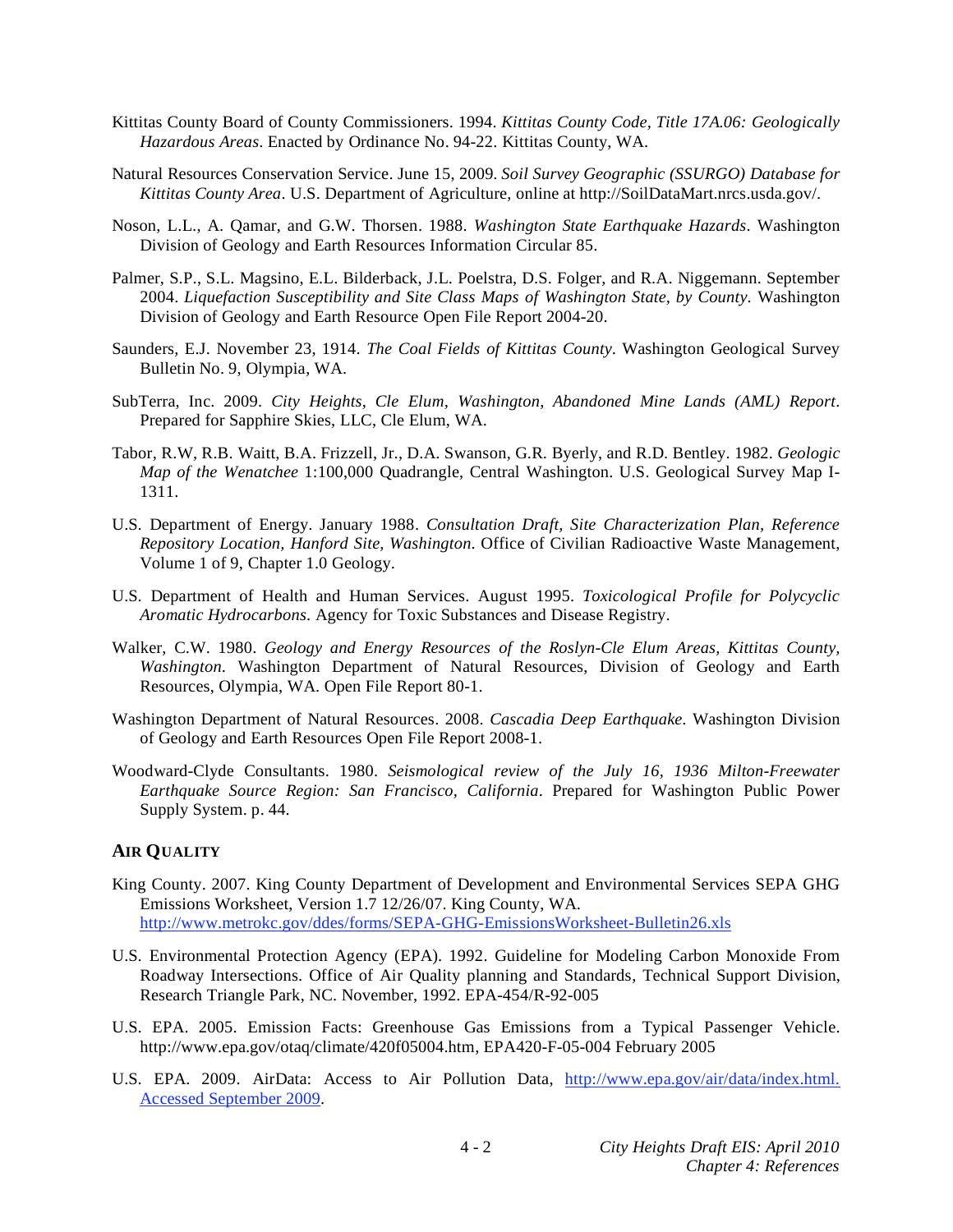- Washington Associated General Contractors (AGC). Undated. *Guide to Handling Fugitive Dust from Construction Projects*. Washington Associated General Contractors. Washington.
- Washington State Department of Ecology (Ecology). 2008. *Leading the Way: A Comprehensive Approach to Reducing Greenhouse Gases in Washington State.* Washington Climate Advisory Team. February 1, 2008.
- Washington State Department of Ecology (Ecology). 2009. Review of data available via website at: http://www.ecy.wa.gov/programs/air/Air\_Monitoring\_Data/WAQA\_Intro\_Page.html. Site accessed August 2009.

### **WETLANDS AND WILDLIFE**

- *Big Game Management Roundtable Addressing Elk Depredation in Kittitas County: Mission and Goals*. solardollar.org/biggame.htm. Accessed October 22, 2009.
- Cowardin, L., V. Carter, F. Golet, and E. LaRoe. 1979. *Classification of Wetlands and Deepwater Habitats of the United States*. U.S. Fish and Wildlife Service, FWS/OBS-79-31, Washington, D.C.
- Environmental Laboratory. 1987. *Corps of Engineers Wetlands Delineation Manual, Technical Report Y-87-1*. U. S. Army Corps of Engineers Waterways Experiment Station, Vicksburg, MS.
- Fletcher, J.L. and R.G. Busnel. 1978. *Effects of Noise on Wildlife*. Academic Press, New York, NY.
- Kittitas County Board of County Commissioners. 1994. *Kittitas County Code, Title 17A: Critical Areas*. Enacted by Ordinance No. 9422.
- Muller-Dombois, D. and H. Ellenberg. 1974. *Aims and Methods of Vegetation Ecology*. John Wiley & Sons, Inc. New York, NY.
- Munsell Color. 1988. *Munsell Soil Color Charts*. Kollmorgen Instruments Corp., Baltimore, MD.
- National Technical Committee for Hydric Soils. 1991. *Hydric Soils of the United States*. USDA Misc. Publ. No. 1491.
- Reed, P., Jr. 1988. *National List of Plant Species that Occur in Wetlands: Northwest (Region 9)*. 1988. U.S. Fish and Wildlife Service, Inland Freshwater Ecology Section. St. Petersburg, FL.
- Reed, P.B. Jr. 1993. *1993 Supplement to the List of Plant Species that Occur in Wetlands: Northwest (Region 9)*. USFWS Supplement to Biol. Rpt. 88(26.9) May 1988.
- Renfrow, Brent. Area Habitat Biologist, Washington Department of Fish and Wildlife. June 10, 2009. Personal communication with Ed Sewall, Sewall Wetland Consulting, re: the stream classification of Deer Creek through the City Heights site: no fish use observed, but fish access possible.
- U.S. Department of Agriculture (USDA). Natural Resources Conservation Service (NRCS) Soil Mapper Website. Accessed July 21, 2009.
- U.S. Department of Agriculture (USDA). Natural Resources Conservation Service (NRCS) and National Technical Committee for Hydric Soils. September 1995. *Field Indicators of Hydric Soils in the United States – Version 2.1.*
- U.S. Army Corps of Engineers. January 1987. *Wetlands Delineation Manual, Technical Report Y-87-1*.
- U.S. Army Corps of Engineers. January 1989. *Federal Manual for Identifying and Delineating Jurisdictional Wetlands*.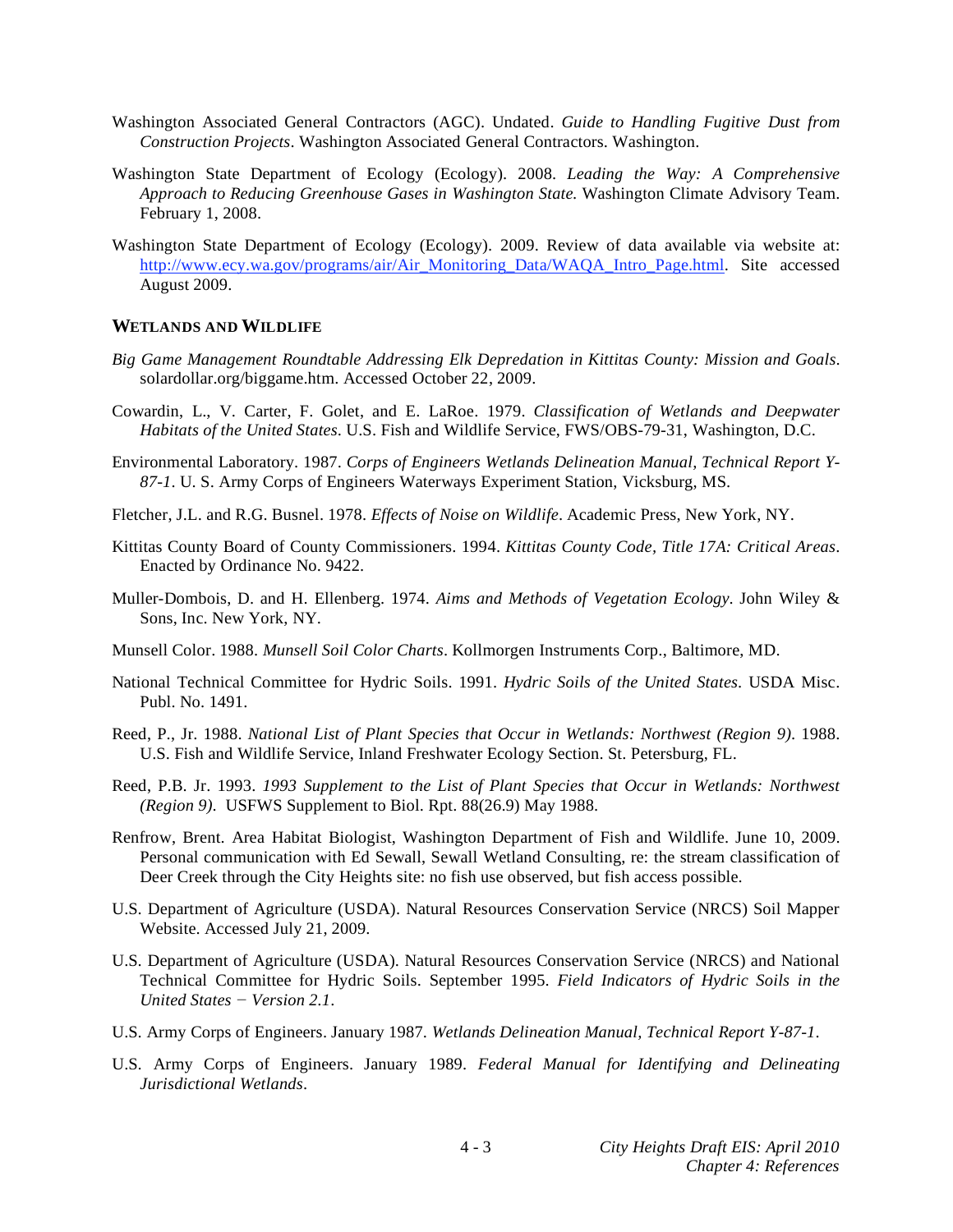- Washington Department of Ecology. October 1991. *Washington State Wetland Rating System for Eastern Washington*. Publication No. 91-58.
- Washington Department of Ecology. March 2007(rev). *Washington State Wetland Rating System for Eastern Washington*. Publication No. 04-06-15.
- Washington Department of Ecology. March 2007 Review Draft. *Determining the Ordinary High Water Mark on Streams in Washington State*. Publication No. 08-06-001.
- Washington Department of Fish and Wildlife. 2005. *Living with Wildlife in the Pacific Northwest*.
- Washington Department of Fish and Wildlife. June 2, 2009. *Priority Habitat System Report and map of City Heights study area*.
- Washington Department of Fish and Wildlife. 2004. *Colockum Elk Herd Plan*. Wildlife Program, Olympia, WA. 59 pp.
- Washington Department of Natural Resources. Accessed October 26, 2009. Natural Heritage Website.
- Washington Department of Natural Resources. Accessed July 14, 2009. Natural Heritage Website: List of Known Occurrences of Rare Plants in Washington: February  $2009 -$ Kittitas County.
- World Forestry Center. March 1992. *Woodland Fish and Wildlife Managing Small Woodlands for Elk*.

#### **NOISE**

- Kittitas County Board of County Commissioners. 1999. *Kittitas County Code, Title 9, Chapter 9.45: Noise*. Enacted by Ordinance No. 95-14 (1995); revised by Ordinance No. 99-09 (1999).
- Washington Administrative Code. December 6, 2000. Chapter 173-60 *Maximum Environmental Noise Levels*.
- Washington State Department of Transportation. April 2008. *Advanced Training Manual: Biological Assessment Preparation for Transportation Projects*.

# **RELATIONSHIP TO PLANS AND POLICIES; LAND USE; POPULATION; HOUSING; PARKS AND RECREATION**

- City of Cle Elum. 2007. *Comprehensive Plan*.
- City of Cle Elum. December 9, 2008. *Cle Elum Municipal Code*.
- City of Cle Elum. March 17, 2009. *Cle Elum Municipal Airport Runway 7-25, Airport Overlay (APO) Zoning District Map "A"*.
- Cle Elum-Roslyn School District No. 404. Accessed November 5, 2009. *Facility Use Handbook*. http://policy.cleelum.wednet.edu/22/4640ebb9-8168-4e2d-8dac-5650624eca4e.htm.
- Kittitas County. 1998. *Countywide Planning Policies*, adopted by Kittitas County Resolution 94-153, as amended through Kittitas County Ordinance 98-20.
- Kittitas County. 2005. *Comprehensive Plan*.
- Kittitas County. 2005. *Zoning Code*.
- Kittitas County. 2007. *Zoning Code Chapter 16.09 Performance Based Cluster Platting, and Chapter 17.36 Planned Unit Development Zone*.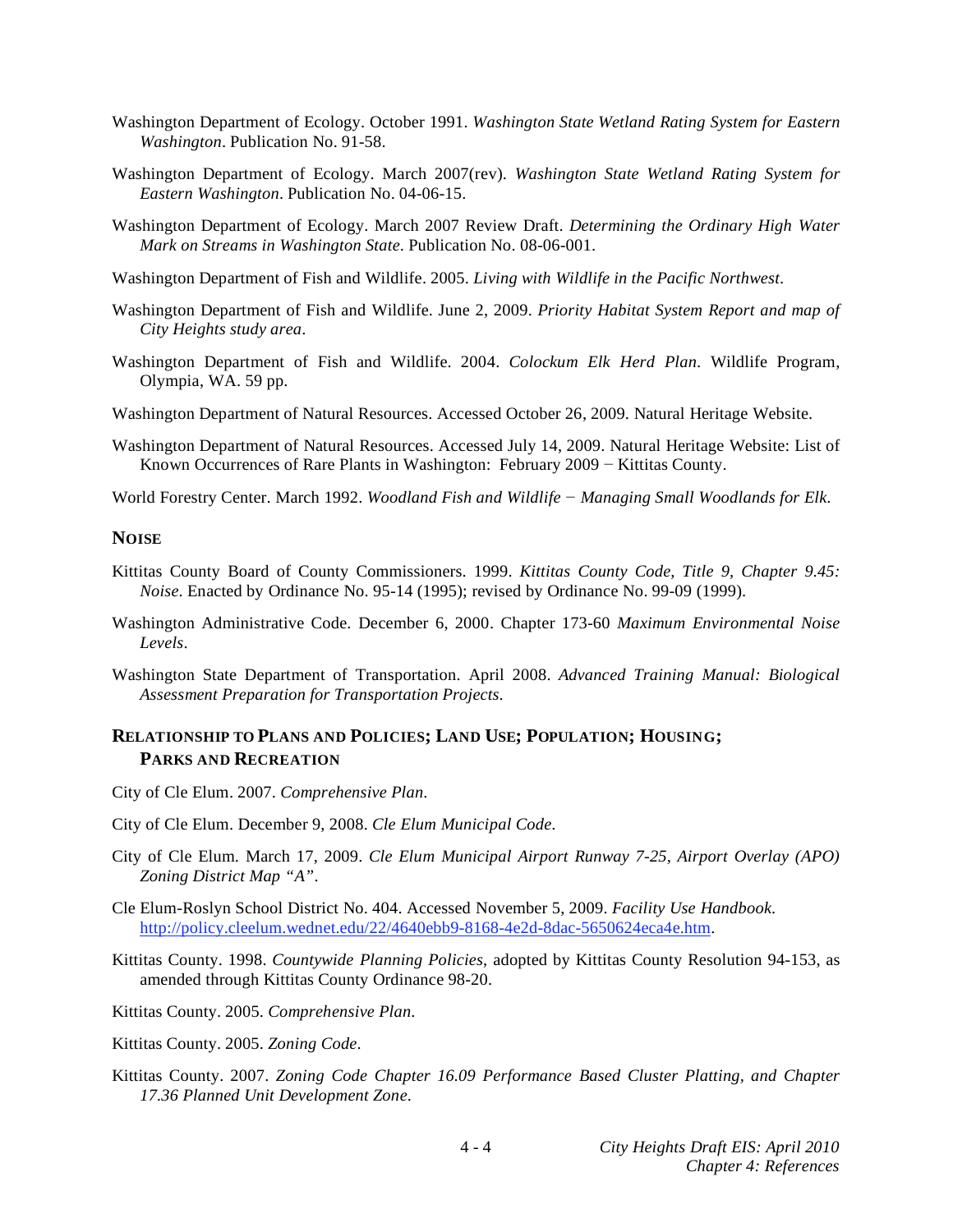- Northrop, Sean. Owner, Northland Resources. July 22, 2009. Personal communication with Vicki Morris, Vicki Morris Consulting Services (EIS Consultant) re: the anticipated demographic profile of prospective home purchasers within City Heights.
- Washington State. 1990. Revised Code of Washington (RCW) Chapter 36.70A: *Growth Management Act (GMA)*.

### **HISTORIC AND CULTURAL RESOURCES**

- Landreau, Chris. Cultural Resources Consultant, Reiss-Landreau Research. September 28, 2009. Personal communication with Vicki Morris, Vicki Morris Consulting Services (EIS Consultant) re: possible next-level recordation with the Washington State Department of Archaeology and Historic Preservation as mitigation for coal slag piles reported in Areas A and D2 of the City Heights site.
- Operation Uplift, 1955. *Spawn of Coal Dust*. A project of Operation Uplift, Community Development Program, Roslyn, WA.
- Washington State Department of Transportation (WSDOT). 2006. *I-90 Snoqualmie Pass East Draft EIS, and Section 4(f) Evaluation*. Chapter 3: Affected Environment and Consequences. www.wsdot.wa.gov/NR/rdonlyres/93116026-C15B-462B-BC82-8F564FF98A81/0/Chapter 338317.pdf. Site accessed September 15, 2009.

## **TRANSPORTATION**

City of Cle Elum. 2007. *Comprehensive Plan: Housing Element*.

- City of Cle Elum. 2007. *Comprehensive Plan: Parks, Recreation and Open Space Element*.
- City of Cle Elum. May 2009. *Draft Transportation Plan*.
- City of Cle Elum Police Department. June 17, 2009. *Accident data for 2008 and the first six months of 2009*. Personal communication/email, Karen Krahenbuhl, Administrative Assistant, City of Cle Elum Police Department, with Heffron Transportation, City Height Traffic Consultant.
- Institute of Transportation Engineers. 2008. *Trip Generation, 8th Edition*.
- Kittitas County Department of Public Works. *2009 2014 Six-Year Transportation Improvement Plan*.
- Kittitas County Department of Public Works. June 2008. *Long-Range Transportation Plan*.
- Washington State Department of Transportation (WSDOT). 2007. *2007 Highways of Statewide Significance (Map)*.
- Washington State Department of Transportation (WSDOT). 2009. Website: *Interstate Exits for Washington State*.
- Washington State Department of Transportation (WSDOT). 2008. *2008 Annual Traffic Report*.
- Washington State Department of Transportation (WSDOT), South Central Region. January 2004. *Route Development Plan, State Route 903/State Route 903 Spur*.
- Washington State Department of Transportation (WSDOT), South Central Region. June 2003. *Route Development Plan, State Route 970*.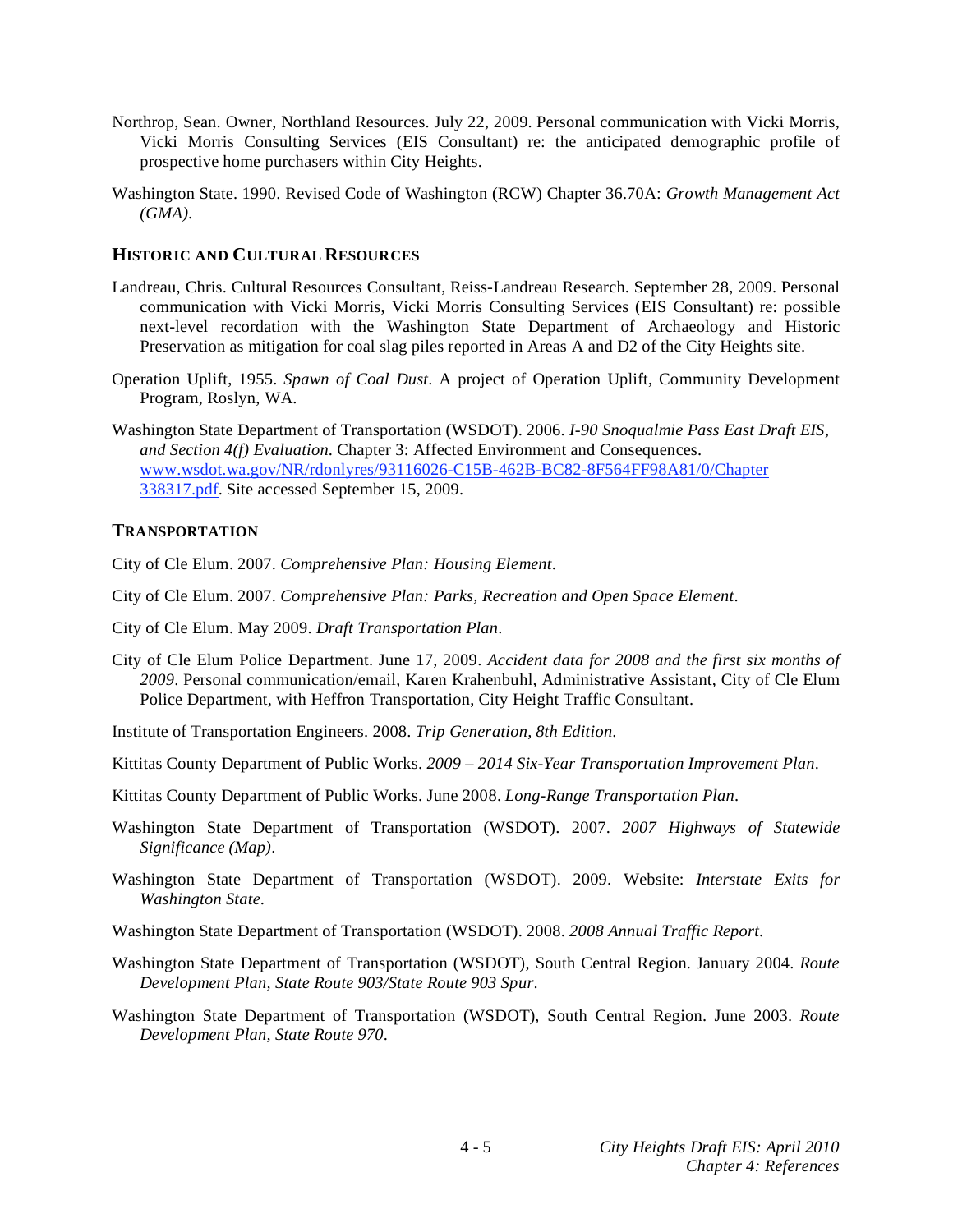### **PUBLIC SERVICES**

- Campbell, Dave. Chief, City of Cle Elum Volunteer Fire Department. November 30, 2009 and January 11, 2010. Narrative information and response to questions regarding the manpower, equipment, and services of the City of Cle Elum Volunteer Fire Department, and the potential impacts of the City Heights conceptual land use alternatives.
- Campbell, Dave. Chief, City of Cle Elum Volunteer Fire Department. December 2, 2009. Personal communication by e-mail with Vicki Morris, Vicki Morris Consulting Services (EIS Consultant) re: Fire Department input to the City Heights EIS.
- Ferguson, Steve. Chief, Cle Elum/Roslyn Police Department. July 29, 2009. Response to questions submitted during City Heights EIS scoping regarding police protection and law enforcement services provided by the Cle Elum/Roslyn Police Department, and the potential impacts of the City Heights conceptual land use alternatives.
- Ferguson, Steve. Chief, Cle Elum/Roslyn Police Department. January 11, 2010. Additional information regarding police protection and law enforcement services provided by the Cle Elum/Roslyn Police Department, and the potential impacts of the City Heights conceptual land use alternatives.
- Integrus Architecture, P.S. September 2007. *Cle ElumRoslyn School District No. 404 Study and Survey*.
- Leonhard, Jim. Public Works Director, City of Cle Elum. January 11, 2010. Information regarding the potential impacts of the City Heights development on services provided by the Public Works Department.
- Panattoni, Steve. Sergeant, Kittitas County Sheriff's Department. July 15, 2009. Response to questions submitted during City Heights EIS scoping regarding law enforcement services provided by the Kittitas County Sheriff's Department, and the potential impacts of the City Heights conceptual land use alternatives.
- Panattoni, Steve. Sergeant, Kittitas County Sheriff's Department. July 22, 2009. Statistics regarding population within the unincorporated Kittitas County service area, number of calls received in 2008, and average response time per call. Transmitted as an e-mail communication with attachments to Vicki Morris, Vicki Morris Consulting Services (EIS Consultant).
- Raaka, Mark. EMT-P, Operations Manager, Upper Kittitas County Medic One. July 16, 2009. Response to questions submitted during City Heights EIS scoping regarding services provided by Kittitas County Hospital District 2, Medic One, and the Emergency Medical Care and Trauma Council.
- Risdon, Ray. Administrative Chief, Kittitas County Fire Protection District #7. July 16, 2009. Response to questions submitted during City Heights EIS scoping regarding fire protection and emergency medical aid services provided by Kittitas County Fire District #7, and the potential impacts of the City Heights conceptual land use alternatives.
- Risdon, Ray. Administrative Chief, Kittitas County Fire Protection District #7. November 24, 2009. Review comments on fiscal impact excerpts: e-mail communication with Greg Easton, Property Counselors.
- Risdon, Ray. Administrative Chief, Kittitas County Fire Protection District #7. December 10, 2009. Review comments on City Heights preliminary Draft EIS: e-mail communication with Vicki Morris, Vicki Morris Consulting Services (EIS Consultant).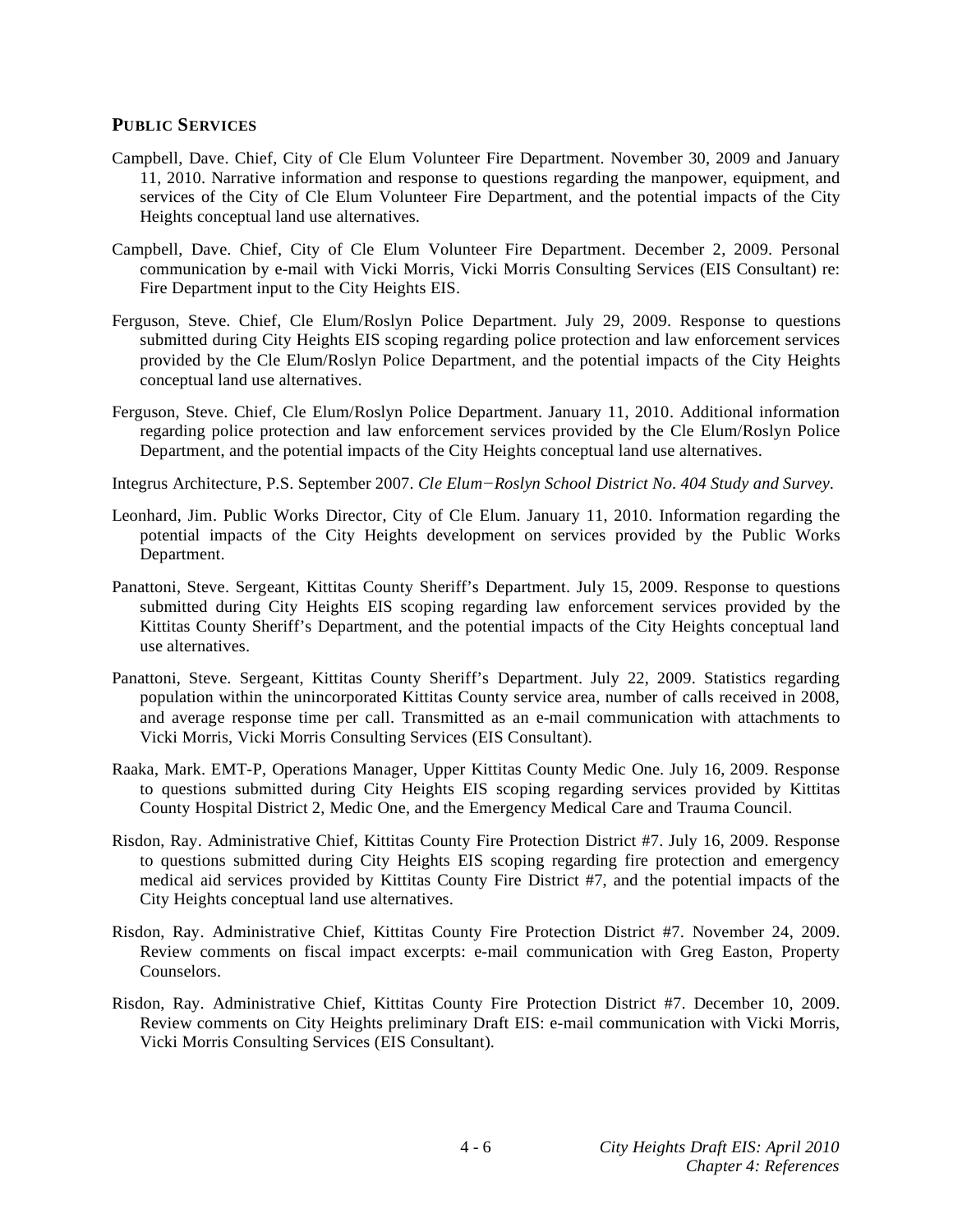- Twardoski, Brian. Director of Operations, Finance, and Athletics. Cle Elum-Roslyn School District. July 14, 2009. Response to questions submitted during City Heights EIS scoping regarding school district operations and the potential impacts of the City Heights conceptual land use alternatives: e-mail communication with Vicki Morris, Vicki Morris Consulting Services (EIS Consultant).
- Twardoski, Brian. Director of Operations, Finance, and Athletics. Cle Elum-Roslyn School District. December 10, 2009. Review comments on City Heights preliminary Draft EIS: e-mail communication with Vicki Morris, Vicki Morris Consulting Services (EIS Consultant).
- Twardoski, Brian. Director of Operations, Finance, and Athletics. Cle Elum-Roslyn School District. March 3, 2010. Response to question re: school bus pull-outs on City Heights internal project roads: e-mail communication with Vicki Morris, Vicki Morris Consulting Services (EIS Consultant).

### **UTILITIES**

- Boast, Matt. System Engineer, Kittitas County PUD. August 24, 2009. Personal communication by e-mail with Marc Kirkpatrick, Encompass Engineering & Surveying (Project Engineer), and Vicki Morris, Vicki Morris Consulting Services (EIS Consultant), re: Kittitas County PUD services in the Cle Elum area, and potential service requirements of the City Heights Planned Mixed-Use development.
- Bonneville Power Administration (BPA). Website accessed November 15, 2009: http://www.bpa.gov/Corporate/About\_BPA/.
- Bowen, David. Municipal Liaison Manager, Puget Sound Energy (PSE). July 17, 2009. Personal communication by letter to Matt Morton, Community Development Director, City of Cle Elum, re: PSE electrical and natural gas services in the Cle Elum area, and potential service requirements of the City Heights Planned Mixed-Use development.
- Bowen, David. Municipal Liaison Manager, Puget Sound Energy (PSE). October 16, 2009. Personal communication by e-mail and attachment to Vicki Morris, Vicki Morris Consulting Services (EIS Consultant), re: PSE electrical and natural gas services in the Cle Elum area, and potential service requirements of the City Heights Planned Mixed-Use development.
- Davis, Blake. Manager/Design Engineer, Qwest Communications. September 30 and October 1, 2009. Personal communication by e-mail with Marc Kirkpatrick, Encompass Engineering & Surveying (Project Engineer); and Vicki Morris, Vicki Morris Consulting Services (EIS Consultant), re: Qwest services in the Cle Elum area, and potential service requirements of the City Heights Planned Mixed-Use development.
- EarthTech. September 2002. *Cle Elum Regional Sewerage Facilities Plan*. Prepared for the City of Cle Elum, WA.
- Foster, Bill; Senior Engineer, Total Energy System Planning (TESP). Puget Sound Energy. April 25, 2008. Tables projecting the electrical load demands of the Thurston Highlands conceptual land use alternatives, with and without natural gas for space heating and hot water. Provided to Vicki Morris, Vicki Morris Consulting Services (EIS Author).
- Huibregtse Louman Associates. 2006. *City of Cle Elum/Town of South Cle Elum Comprehensive Water Plan*. Prepared for the City of Cle Elum, WA.
- Inland Networks. Website accessed October 20, 2009: *Interstate Telecommunications Service* (http://www.inlandnetworks.com).

International Code Council, Inc. 2006. *International Fire Code*.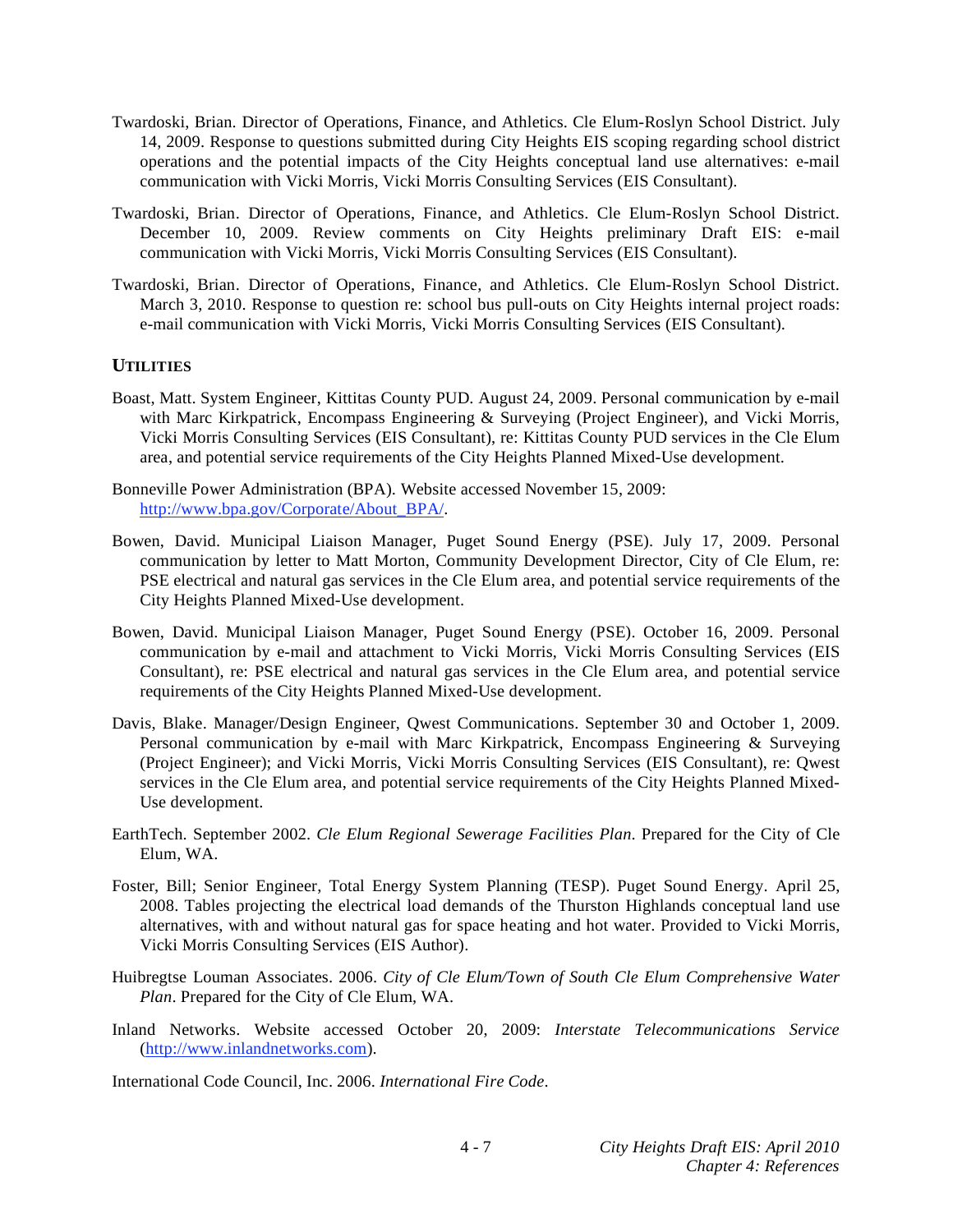King County. 2009. *Surface Water Design Manual*.

- Kittitas County Auditor. May 23, 1941. Easement by Northwestern Improvement Company (grantor) to the United States of America (grantee) for electrical transmission line right-of-way across property now owned by Northland Resources, LLC (the site of the proposed City Heights Planned Mixed-Use development). Recording No. 162950, Volume 64, pages  $12-14$ .
- Kittitas County Auditor. September 6, 1957. Easement by Northern Pacific Railway Company (grantor) to the United States of America (grantee) for electrical transmission line right-of-way across property now owned by Northland Resources, LLC (the site of the proposed City Heights Planned Mixed-Use development). Washington Contract No. 10967, Volume 101, pages  $181-183$ .
- Kittitas County Auditor. April 14, 1986. Easement by Plum Creek Timber Company (grantor) to Puget Sound Power & Light Company (grantee) for electrical transmission line right-of-way across property now owned by Northland Resources, LLC (the site of the proposed City Heights Planned Mixed-Use development). Document No.  $35322$ , Volume 243, pages  $724-726$ .
- Kittitas County Board of County Commissioners. 1994. Critical Areas Code, Title 17A. Enacted by Ordinance No. 9422.
- Kittitas County Public Utility District (PUD) #1. November 14, 2009. Website: http://www/kittitaspud.com.
- Leek, Sandy. Municipal Liaison Manager Special Projects, Puget Sound Energy. November 9, 12, 19 and November 25, 2009. Personal communications with Vicki Morris, Vicki Morris Consulting Services (EIS Consultant), to provide clarification and additional information to augment the PSE response to questions provided by Laurie Scott (October 30, 2009).
- Lesure, J.R. District Manager, Waste Management of Ellensburg. October 22, 2009. Personal communication by e-mail with Marc Kirkpatrick, Encompass Engineering & Surveying (Project Engineer); and Vicki Morris, Vicki Morris Consulting Services (EIS Consultant), re: solid waste collection, transport and disposal services in the Cle Elum area.
- Puget Sound Energy (PSE). July 30, 2009. *2009 Integrated Resources Plan*.
- Puget Sound Energy (PSE). Website accessed November 12, 2009: http://www.pse.com.
- Qwest. Website accessed October 20, 2009: *Qwest Communications Products and Services Overview*  (http://www.qwest.com).
- Scott, Laurie. Engineering Specialist, Customer Construction Services, Puget Sound Energy. October 30, 2009. Personal communication with Vicki Morris, Vicki Morris Consulting Services (EIS Consultant), to provide clarification and additional information to augment the PSE response to questions provided by David Bowen (October 16, 2009).
- Washington State Department of Ecology (Ecology). 2007. *Criteria for Sewage Works Design* (Orange Book), Revised November 2007. Author(s): Water Quality Program. Olympia, WA.
- Washington State Department of Ecology (Ecology). 2004. *Stormwater Manual for Eastern Washington*  (SWMEW).
- Washington State Department of Ecology (Ecology) and Washington Department of Health (DOH). 1997. *State Water Reclamation and Reuse Standards*. Olympia, WA.
- Washington Department of Natural Resources (WDNR). 2006. *Forest Practices Application Review System: Forest Practices Application Review System Mapping Tool*.